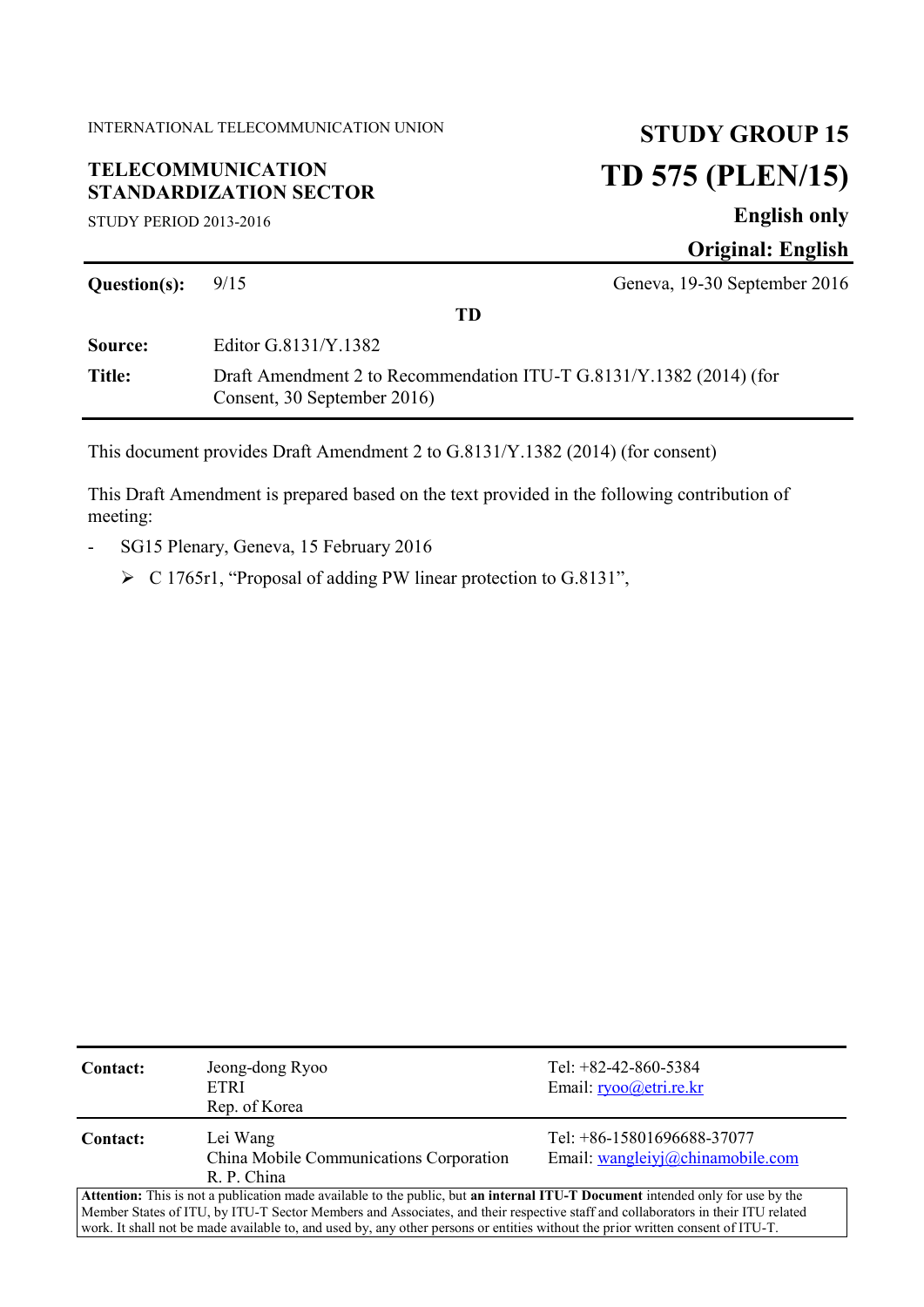#### $\sim 2$  -TD 575 (PLEN/15)

# **Draft Amendment 2 to Recommendation ITU-T G.8131/Y.1382 (2014)**

# **Linear protection switching for MPLS transport profile: Amendment 2**

#### **Summary**

Amendment 2 to Recommendation ITU-T G.8131/Y.1382 (2014) provides:

- Support for pseudowire (PW) protection.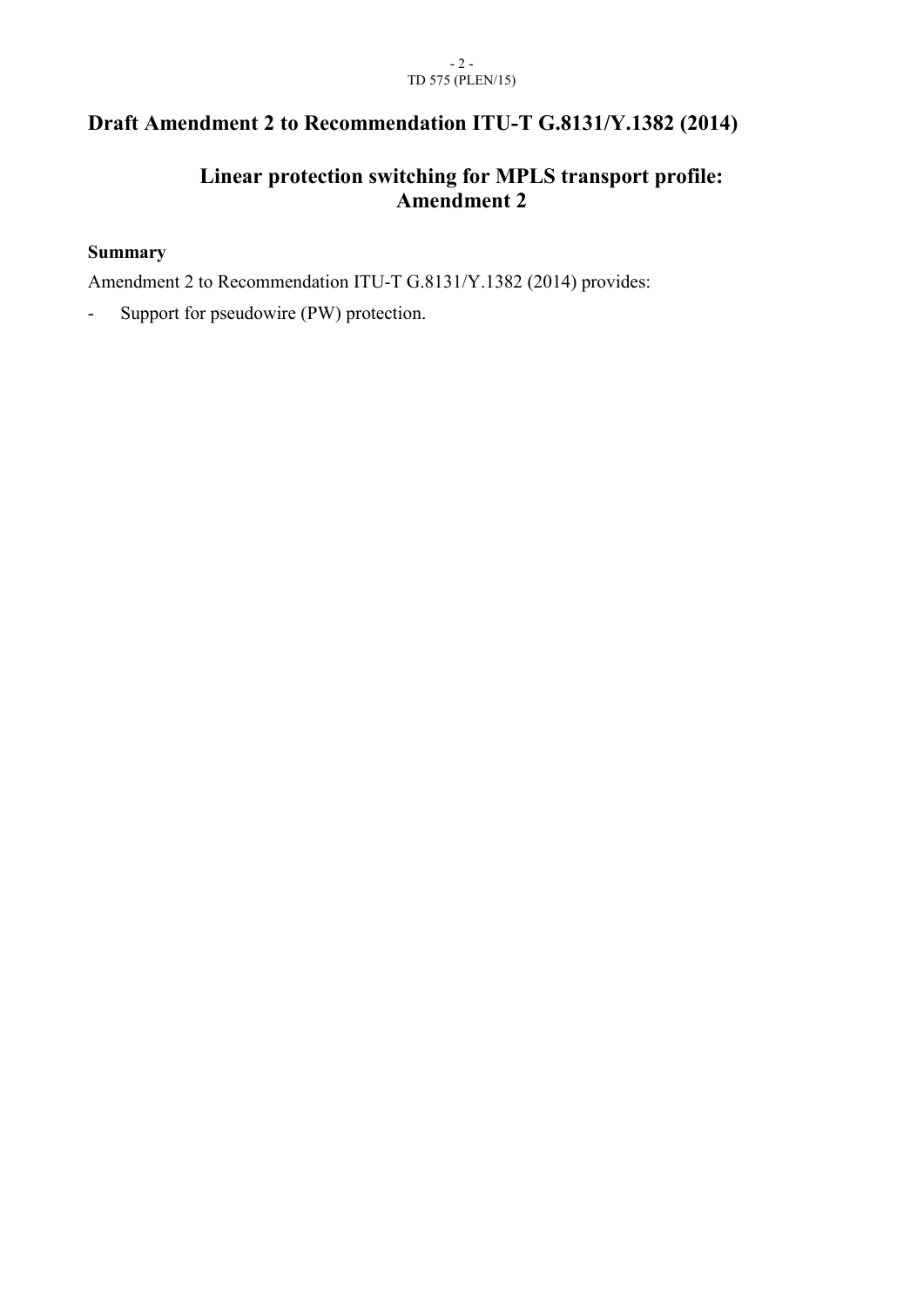#### - 3 - TD 575 (PLEN/15)

# **Draft Amendment 2 to Recommendation ITU-T G.8131/Y.1382 (2014)**

## **Linear protection switching for MPLS transport profile: Amendment 2**

#### **1) Scope of Amendment 2**

This amendment provides support for pseudowire (PW) protection.

#### **2) Text modifications to Recommendation ITU-T G.8131/Y.1382 (2014)**

#### **2.1) Clause 2, References**

*Add the following refrence to clause 2:*

[IETF RFC 7771-A] IETF RFC 7771 (2016), *Switching Provider Edge (S-PE) Protection for MPLS and MPLS Transport Profile (MPLS-TP) Static Multi-Segment Pseudowires; Appendix A - Optional Linear Protection Approach.*

#### **2.2) Clause 4, Abbreviations and acronyms**

*Add the following abbreviations to clause 4:*

| MS-PW        | Multi-Segment Pseudowire         |
|--------------|----------------------------------|
| <b>PW</b>    | Pseudowire                       |
| $S-PE$       | <b>Switching Provider Edge</b>   |
| <b>SS-PW</b> | Single-Segment Pseudowire        |
| T-PE         | <b>Terminating Provider Edge</b> |

#### **2.3) Clause 6, Protection architecture and characteristics**

#### *Replace the following paragraph in clause 6:*

The MPLS-TP linear protection switching architecture is subnetwork connection protection with sublayer monitoring (SNC/S) protection as defined in [ITU-T G.808.1]. MPLS-TP trail protection is also supported but the functional model is for further study. Other types are for further study.

*With:*

This version of the Recommendations describes the MPLS-TP subnetwork connection protection with sublayer monitoring (SNC/S) protection architecture for both LSP and PW sub-layers. It also supports MPLS-TP trail protection architecture for both LSP and PW sub-layers. Other types are for further study.

#### **2.4) New clause 9.5**

*Add a new clause 9.5 as shown below, after clause 9.4.*

#### **9.5 Pseudowire protection**

The MPLS-TP linear protection switching mechanisms defined in this Recommendation can be used to provide end-to-end protection for pseudowires (PWs) carried over MPLS-TP LSPs. This